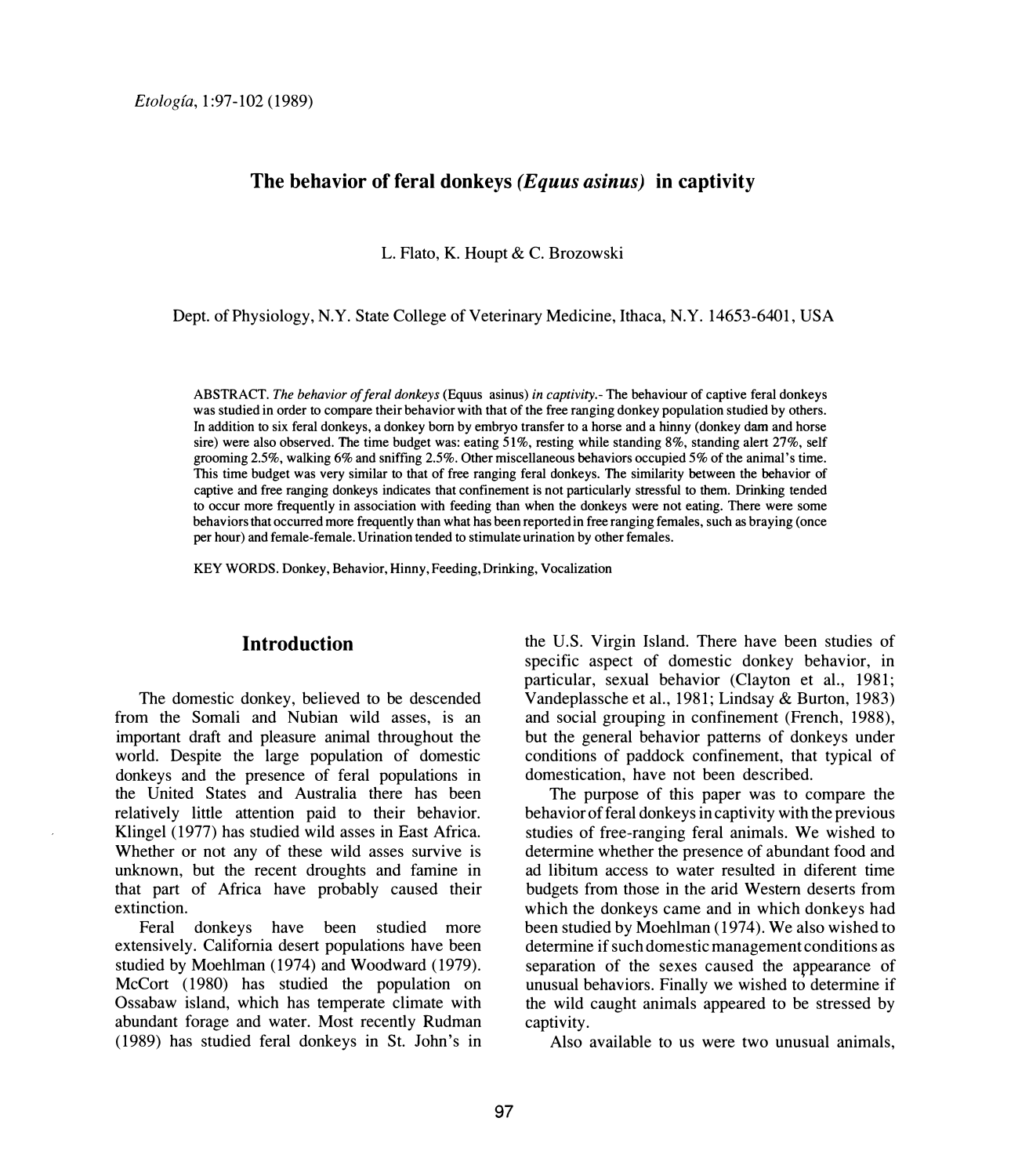a donkeys born by embryo transfer to a horse mare and a hinny (donkey dam and horse sire). The behavior of these animals was compared to that other donkeys.

# **Methods**

Six adult feral female donkeys (jennies) of unknown age, one two year old donkey born in domestic conditions by embryo transfer to a thoroughbred mare and a yearling hinny born to one of the feral donkeys and sired by a thoroughbred stallion were studied. Three of the feral donkeys (86, 87, 88) were captured in 1983 from the vicinity of Hawthorne, Nevada and three (75, 76, 78) were captured in 1984 from the vicinity Inyo, California. The animals were housed in a 6x23 m pen. Aproximately one quarter of the pen was roofed to provide shelter and shade. The donkeys were fed twice daily at 09.00 and 16.00 h. One bale of hay was distributed on the ground at each feeding. Water was available from an autom atic watering device. A salt block was provided. Occasionally a male donkey (jack) was present in a adjacent pen. Horses were always present m an adjacent pen.

A 1 min scan sampling technique was used (Altmann, 1974). The behaviors recorded were: eating hay (a pile of hay present and the observer could see that hay was consumed), grazing hay (there were only wisps of hay on the ground and the observer could not detennine whether hay was being consumed), standing alert (ears erect, eyes open), stand resting (to be stand resting two of the following had to be present: ears drooping, hindleg flexed, eyes at least partially closed, mouth partially open), playing (reciprocal biting without threats or submission by two animals or mouthing of the halter of another animal), sexual presentation which included yawing, the repeated raising and lowering of the mandible with extended neck and ears depressed (Lindsay & Burton, 1983), mounting,

aggression (threat to bite, threat to kick, kick, bite or chase), mutual grooming (scratching the body of the other donkey with the teeth during which time the groomed animal usually reciprocates), self grooming (rubbing the body against the fence or against another part of the body and scratching the body with teeth or hoof), braying, mounting, sniffing (nostrils within 10 cm of feces, urine an object, the observer or another animal), and mouthing on the fence. Three behaviors were recorded whenever they ocurred: urination, defecation and drinking. The animals were observed for 70 h during daylight hours. Each hour of observation was scored as to whether 50% or more of the time was spent eating hay. The mean temperature on each day of observation was obtained by averaging the hourly temperatures, measured at a weather station 1 km away from the study site, during each day's observation period.

# **Results**

The time budgets of the donkeys and the hinny are shown in table I. The donkeys drank 4.8 times/hr when eating hay, but only 1.1 times per hour when engaged in other activities. The correlation between the number of drinking bouts and the mean daily temperature, which ranged from 7 to 23° C, was not significant  $(N=25, r=-0.15, p>0.5)$ .

All of the donkeys's brayed at least twice for a total of 109 brays or 1.5 brays/h. Anticipation of food stimulated all the donkeys to vocalize simultaneously, but most brays occurred in other contexts when only one to three donkeys brayed.

The hinny suckled every 2 h. She also was the most aggressive is that 42% of the 97 aggressions involved the hinny; in 29 cases she initiates the aggression and in 12 cases she received the aggression.

Urination ocurred 1.8/h and defecation 1.9/h. Approximately half of the urinations ( 41 of 83) ocurred within 5 min of another animals' urination and sometimes the second donkey urinated on the urine of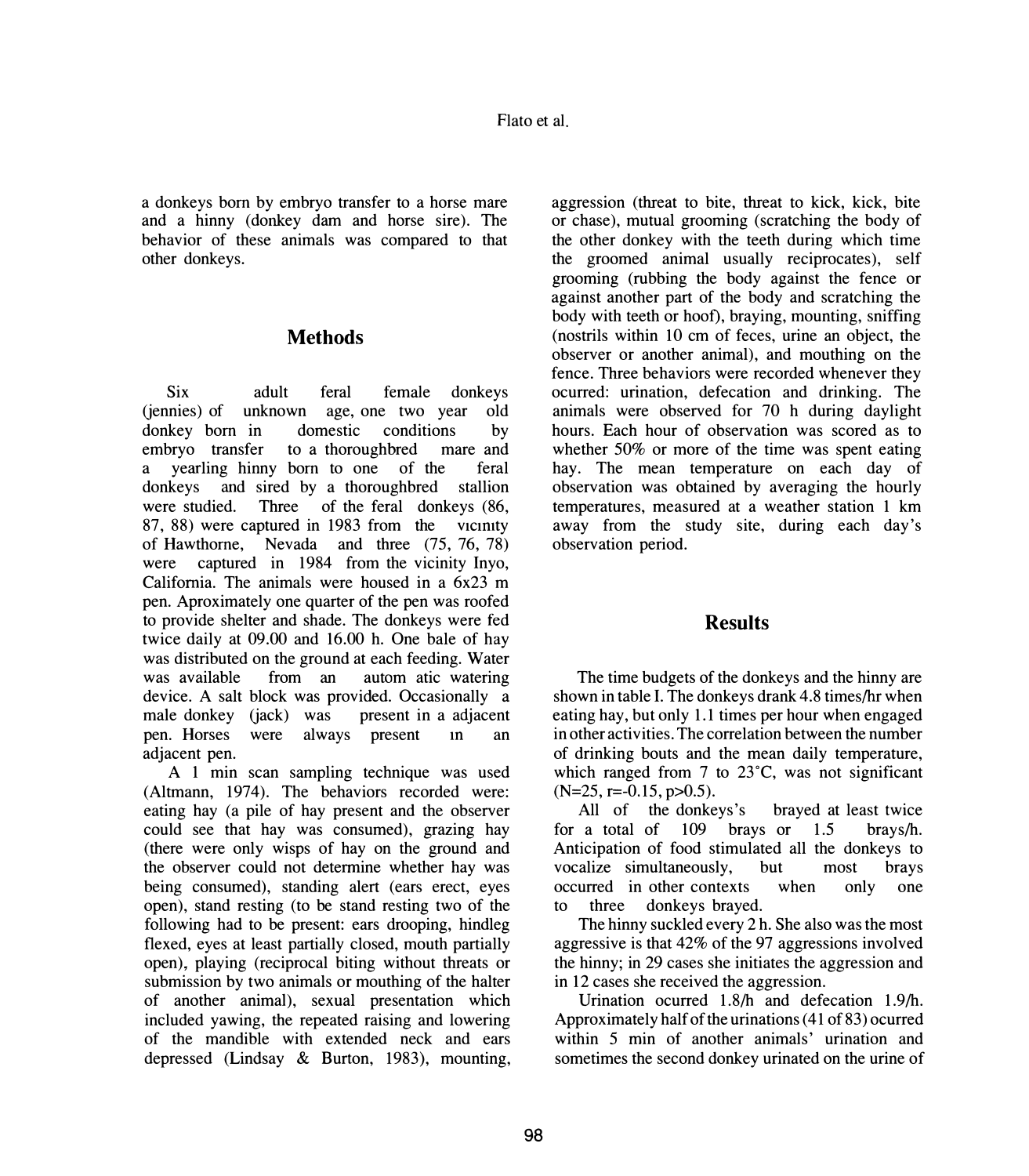| Activity           | Hinny | Embryo Transfer | 87   | 76   | 75   | 78   | 88   | 86   | Mean             |                |  |
|--------------------|-------|-----------------|------|------|------|------|------|------|------------------|----------------|--|
|                    |       |                 |      |      |      |      |      |      | All animals      | Feral only     |  |
| Eat Hay            | 43.0  | 45.6            | 39.2 | 45.3 | 43.4 | 47.8 | 38.2 | 45.9 | $43.44 \pm 1.05$ | $43.1 \pm 1.2$ |  |
| Walk               | 8.2   | 9.0             | 5.8  | 5.4  | 7.4  | 3.9  | 4.7  | 4.8  | 6.17 $\pm$ 0.59  | $5.3 \pm 0.5$  |  |
| Graze Hay          | 8.8   | 12.3            | 8.7  | 4.1  | 10.1 | 12.9 | 1.5  | 3.7  | $7.77 \pm 0.49$  | $6.8 \pm 1.8$  |  |
| <b>Stand Alert</b> | 15.3  | 19.5            | 28.7 | 31.1 | 26.2 | 23.1 | 38.0 | 23.4 | $25.65 \pm 0.82$ | $28.4 \pm 2.3$ |  |
| <b>Stand Rest</b>  | 4.8   | 2.7             | 9.2  | 8.0  | 6.7  | 5.1  | 11.2 | 16.4 | $8.01 \pm 0.50$  | $9.4 \pm 1.6$  |  |
| Self-Groom         | 3.9   | 3.4             | 2.7  | 1.7  | 1.6  | 1.8  | 2.6  | 2.3  | $2.51 \pm 0.10$  | $2.1 \pm 0.2$  |  |
| Sniff              | 5.9   | 2.9             | 1.9  | 0.6  | 1.7  | 1.7  | 0.0  | 0.3  | $1.87 \pm 0.22$  | $1.0 \pm 0.3$  |  |
| Other              | 10.1  | 4.7             | 4.8  | 3.8  | 2.9  | 3.6  | 3.7  | 3.1  | $4.57 \pm 0.27$  | $3.7 \pm 0.3$  |  |

TABLE I. Activity patterns of captive feral donkeys. [Patrones de actividad de los asnos salvajes en cautividad.]

the first and/or exhibited flehmen. There were 15 instances of female-female mounting, seven by the hinny.

## **Discussion**

Captivity and free access to water does not seem to have altered the behavior patterns of donkeys. See table II for a comparison of the time budgets of donkeys in this study with those of free ranging donkeys in various environments. The time spent either eating hay or grazing (searching for bits of hay) comprised the same percentage of the time budget, 51%, as foraging did in the time budget of free ranging feral donkeys in Death Valley (Moehlman, 1974).

A large part of the donkeys' time was spent resting while standing. This indicates that the donkeys had acclimated to the captive conditions. Horses and donkeys can drowse and even slow wave sleep while standing due to the patellar stay apparatus (Winchester, 1943), but lie down in sternal or lateral recumbency in order to rapid eye movement (REM) or paradoxical sleep (Ruckebusch, 1963). Only two of the donkeys were observed to lie down during these daytime observations, but that is not surprising because equids rarely sleep during daylight hours. Lying and REM sleep are usually restricted to hours of darkness, when, presumably, the risk of predation is lowest.

Perhaps the most interesting finding of the present study was the behaviors exhibited by females that had been reported to occur rarely or never in free ranging females. Among these behaviors were braying and urinemarking. McCort (1980) noted that females bray only when separated from their foals. In the present study neither the mother- offspring pair nor any other donkeys were separated. Moehlman (1974), who reported no brayingby females, also hypothesized that young males do not bray because they are subordinate to the older territorial males. The females may also be inhibited from brayingby the presence of the male. In the present study the females had auditory and occasionally visual contact, but no more than minimal physical or olfactory contact with males. Physical contact or olfactory contact such as urine marking by the jack may be necessary to suppress braying in free ranging females.

Urination appears to be socially facilitated in female donkeys in that half the urinations ocurred within 5 min of another. McCort (1980) noted the phenomenon, but did not quantify it. The marking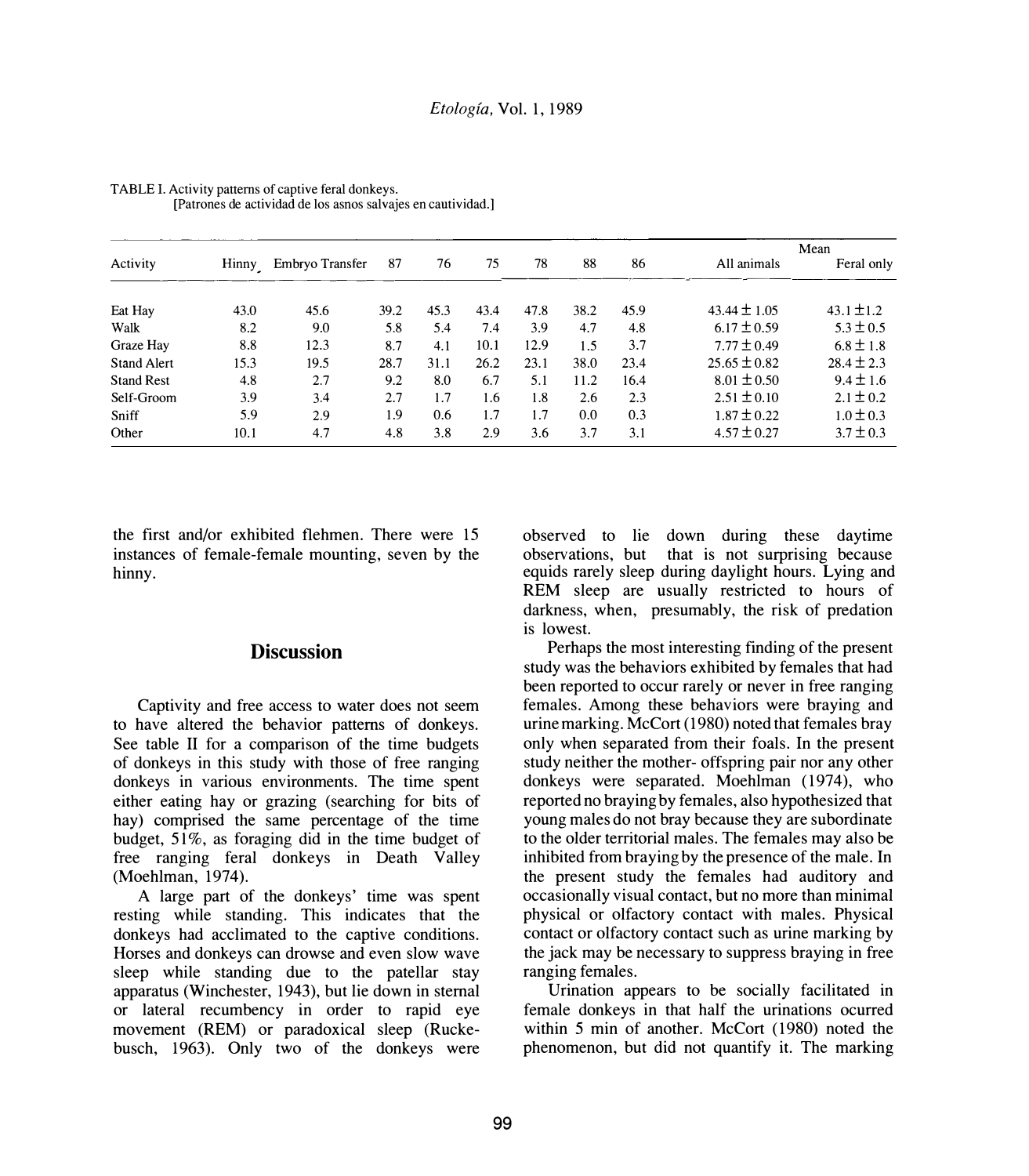| Author     |              |                          |         |         | Activity $(\%)$ |         |       |
|------------|--------------|--------------------------|---------|---------|-----------------|---------|-------|
|            | Environment  | Location                 | Feeding | Resting | Standing        | Walking | Other |
| McCort     | Free ranging | Ossabaw Island, GA       | 56      | 15.1    | 8.6             | 16.0    | 3.4   |
| Moehlmen   | Free ranging | Death Valley, CA         | 51      | 36.1    | 18.9            | 8.9     | 4.0   |
| Rudman     | Free ranging | St. Johns, Virgin Island | 59      | 5.1     | 5.2             | 5.3     | 5.4   |
| This study | Captive      | Ithaca, NY               | 51      | 9.4     | 28.4            | 5.3     | 3.7   |

TABLE II. Time budget of adult donkeys in various environment. [Reparto del tiempo de los asnos salvajes en diversos entornos.]

behavior observed in which the females urinated on the urine of another female was reported never to occur by Moehlman (1974) and rarely to occur by McCort. The absence of the male may be responsible for the more frequent ocurrence of this behavior when the sexes are separated. Similarly, mounting may occur only in the absence of males. The high rate of mounting by the youngest animal, the hinny, may indicate that the behavior is play, but the adult donkeys also mounted in which case it may be a sign that the mounted animal is in estrus. Further indication of that was that sometimes the mounted animal yawed.

The aggressive behavior of the hinny may be due to the fact that she was larger than any of the donkeys. She may have learned that she could usually aggress with impunity. She was still suckling despite the fact that she was two years old, but most free ranging horse allow their foals to nurse until the next foal is born (Berger, 1986). The hinny's activity patterns differed from that of the other donkeys in that she ate less and indulged in other behavior more. She supplemented her diet with milk and, therefore, would be expected to eat less. She spent considerable time in sniffing horses, the barn cats, and even the observer, who was outside the paddock, as well as playing both with inanimate objects and with the other donkeys. This behavior is not unexpected in a young equid.

Walking occurs much less frequently in these conditions of confinement than in free-ranging conditions. McCort reported that the donkeys on Ossabaw Island walked 16% of the day covering 5 to 7 km. It is interesting that in an environment where food and water were more freely available the animals traveled more. There may have been several reasons for this. The donkeys may have moved to avoid the biting insects and to escape rising tides that flooded the salt marshes that formed the major portion of their diet. In contrast, the Death Valley donkeys tended to stay within 0.5 km of the water source (Moehlman, 1974). An even lower percentage of time was spent walking by the captive donkeys. This i s more likely to be due to lack of need or motivation to walk because food and water is provided than because movement is hindered. Domestic horses in a similar paddock will increase the time spent walking considerably when deprived of social companionship, but walk the same amount of time as the donkeys when other horse are in adjacent paddocks (Houpt & Houpt, 1988).

Water does appear to be the limiting resource in the desert environment and the donkeys may drink only once a day (Moehlman, 1974), whereas in a more temperate environment they drink more frequently (McCort, 1980). When water is available freely, as in the present experiment, a different pattern is revealed. The donkeys drank most frequently when they had hay available. This indicates that donkeys are prandial drinkers, as horses *(Equus caballus)* have been shown to be (Laut et al., 1985). The cause of prandial, i.e. meal related drinking, is probably the hypovolemia and hyperosmolality of the blood that accompanies feeding in equids (Youket et al., 1985).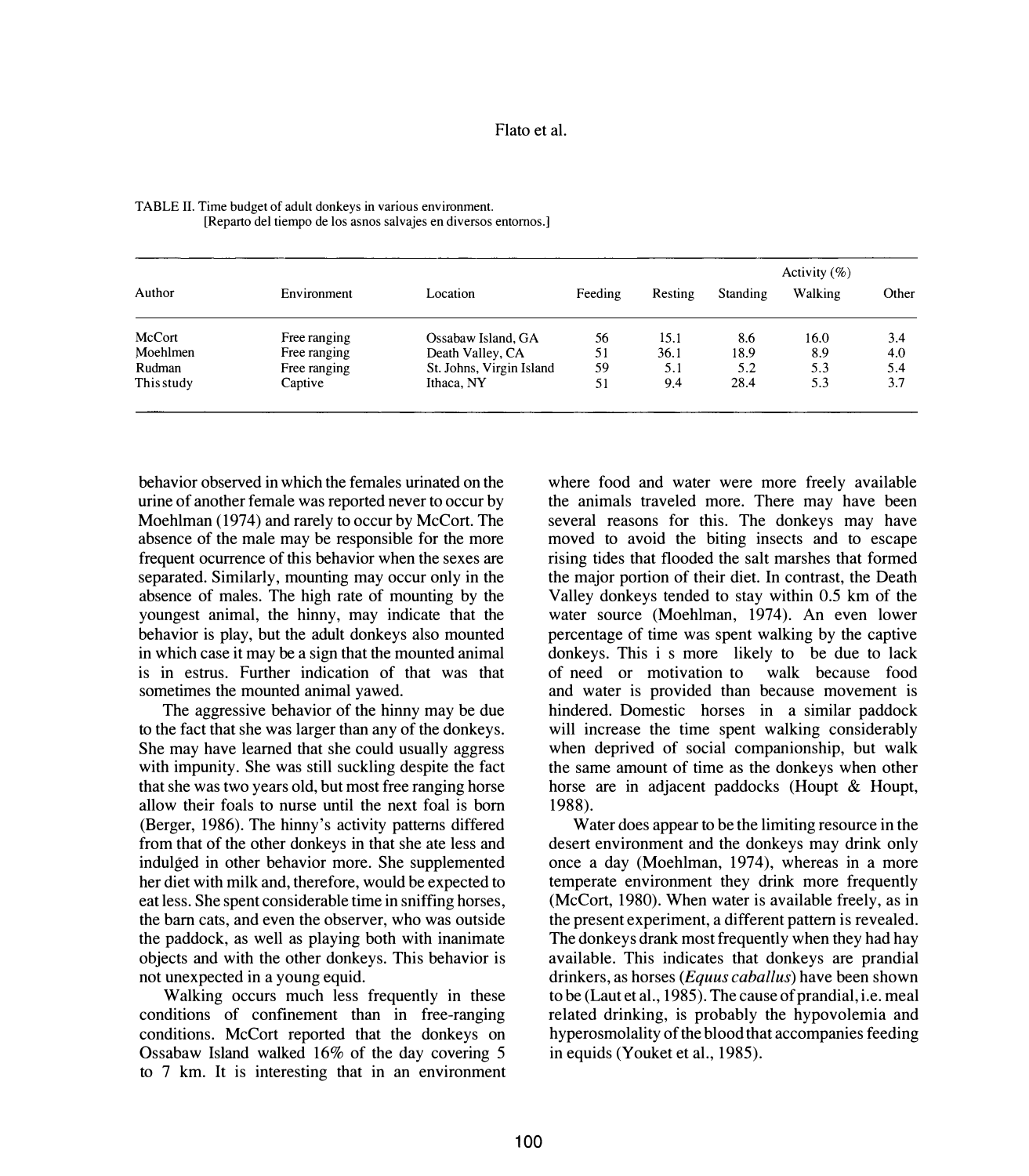indicated that their general behavior patterns were not greatly modified from their free ranging counter-parts, but some behaviors, not noted in free ranging donkey females, are expressed under conditions of confinement in a relatively large, single sex group.

Algunos comportamientos (p. ej. el rebuzno, una vez por hora, y la monta entre hembras) se dieron con más frecuencia de lo encontrado por otros autores para las hembras en libertad. La micción de unas hembras tendfa a estimular la de las otras.

### **Acknowledgement**

We are grateful to Douglas Antczak for the opportunity to observe the donkeys.

#### **Resumen**

#### *El comportamiento de los asnos salvajes* (Equus asinus) *en cautividad.*

Se estudió el comportamiento de asnos salvajes en cautividad con objeto de compararlo con el de poblaciones de asnos en libertad estudiadas por otros. Ademas de seis asnos salvajes, se estudiaron un asno concebido por transferencia embri6nica a una yegua, y un burdegano (de madre asno y padre caballo). La distribución temporal de actividades incluyó un 51% alimentándose, 8% descansando de pie, 27% en alerta de pie, 2,5% aseandose, 6% andando y 2,5% olfateando. Otros comportamientos ocuparon el 5% del tiempo del animal. Esta distribución temporal resultó muy parecida a la de los asnos salvajes en libertad. La similitud entre el comportamiento de los asnos en cautividad y en libertad indica que el confinamiento no les produce ninguna tension especial. El abrevaje tendfa a producirse con más frecuencia asociado a la alimentaci6n que cuando los asnos no comfan.

Altmann, J., 1974. Observational study of behavior; sampling methods. *Behaviour,* 49:227-267.

**References** 

- Berger, J., 1986. *Wild Horses of the Great Basin.*  Chicago: University of Chicago Press.
- Clayton, H.M.; Lindsay, F.E.F.; Forbes, A.C. & Hay, L.A., 1981. Some studies of comparative aspects of sexual behavior in ponies and donkeys. *Appl. Anim. Ethol.,* 7:169-174.
- French, J.M., 1988. Provision of cubicles for housed donkeys. In: *Proceedings of the International Congress on Applied Ethology in Farm Animals:*  287-290. Skara 1988. (J. Unshelm, G. Van Putten, K. Zeeb, & I. Ekesbo, Eds.) Darmstadt: Kuatorium fur Technik and Bauwesen in der Landwirtschaft.
- Houpt, K.A. & Houpt, T.R., 1988. Social and illumination preferences of mares. J. *Anim. Sci.,*  66:2159-2164.
- Laut, J.E.; Houpt, K.A.; Hintz, H.F. & Houpt, T.R., 1985. The effects of caloric dilution on meal pattern and food intake of ponies. *Physiol. Behav.,*  35:549-554.
- Lindsay, F.E.R. & Burton, F.L., 1983. Observational study of "urine testing" in the horse and donkey stallion. *Equine Vet. J.,* 15(4):330-336.
- Klingel, H., 1977. Observations on social organization and behavior of African and Asiatic wild asses *(Equus africanus* and *E. hemionus).* Z. *Tierpsychol.,*  44:323-331.
- McCort, W.D., 1980. The behavior and social organization of feral asses *(Equus asinus)* on Ossabaw Island, Georgia. Ph.D. Thesis. The Pennsylvania State University.